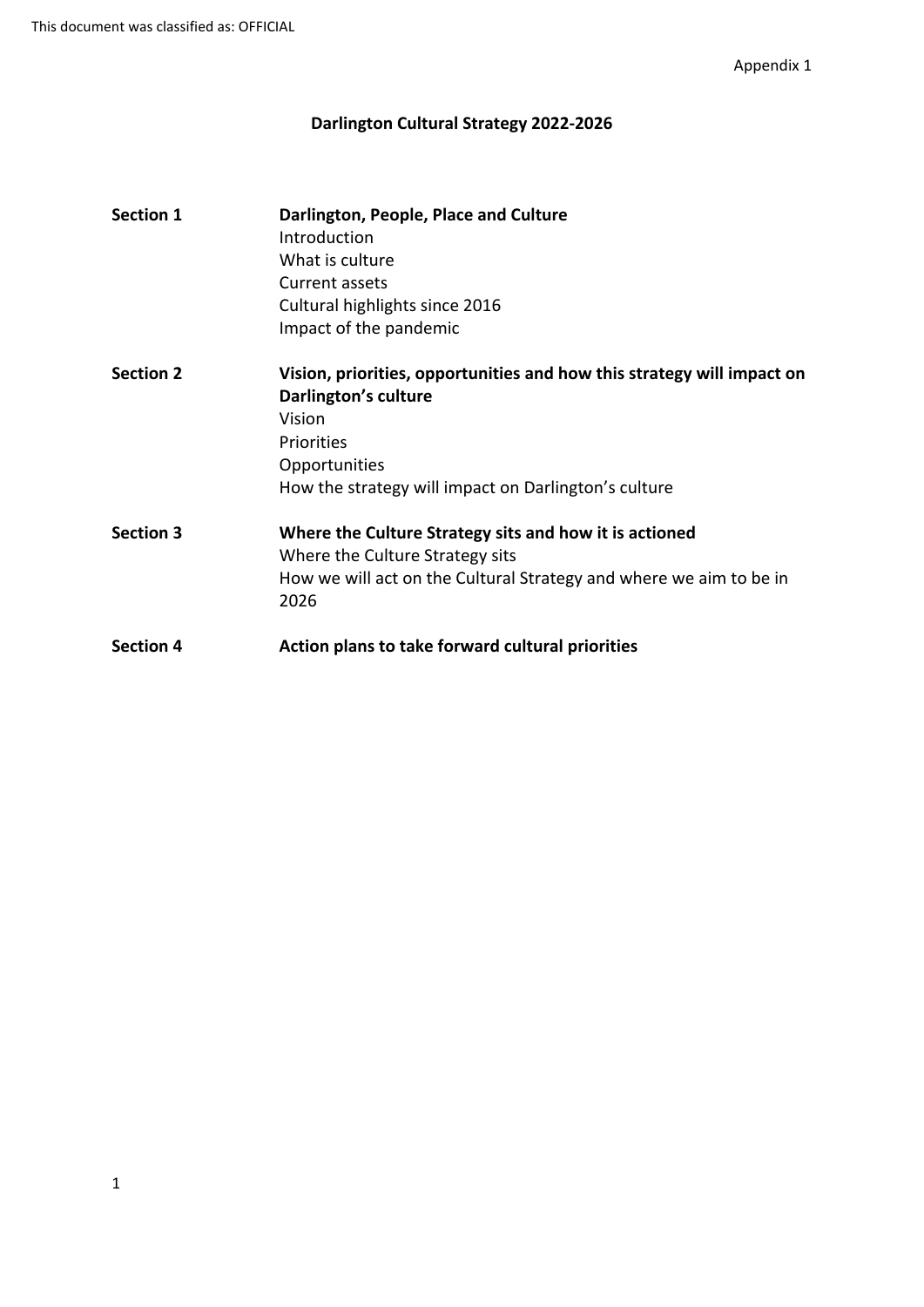## **Section 1: Darlington, People, Place and Culture**

### **1.1 Introduction**

Darlington is known for many things including its railway heritage, connectivity, a fantastic theatre offer and as a distinctive and attractive market town. It is an ingenious and welcoming place where commercial, industrial, scientific and social innovations have been nurtured and supported.

Darlington is located within County Durham for ceremonial purposes and Darlington Borough Council was established as a unitary authority on 1 April 1997 as the administrative authority. Tees Valley Combined Authority was established in 2016 to further the sustainable and inclusive growth of the economy of the Tees Valley and their remit includes Darlington.

Looking to the future, Darlington Borough Council recognises economic growth as its priority in delivering a long-term vision for the borough and the importance of working alongside Tees Valley Combined Authority to support economic growth. Darlington Borough Council aims to provide the opportunity for everyone to access a good job and a good home and is committed to maximising the potential of young people, working with communities and supporting the most vulnerable in the borough, so people can play their part in Darlington's success.

Darlington is bordered by County Durham to the north and west, Stockton-on-Tees to the east and North Yorkshire to the south, along the line of the River Tees. The borough includes a number of villages and settlements. This Cultural Strategy is informed by dialogue with local people and reflects Darlington Borough Council's recognition of the importance of economic growth within the Delivering Success for Darlington Council Plan to 2023.

Darlington's Cultural Strategy takes note of the vision and drivers of national strategies, including Arts Council England's Let's Create strategy to 2030, the North East Cultural Partnership's Case for Culture strategy to 2030 and the priorities of the Tees Valley Combined Authority, as befits an outward looking place. It recognises the importance of the contributions made by people from the private, public and voluntary sectors to Darlington's current cultural offer and their potential to further develop Darlington as a Creative Place.

Within Let's Create, Arts Council England advise they will *'focus a large part of our development role on ensuring that children and young people are able to fulfil their creative potential, and access the highest-quality cultural experiences where they live, where they go to school and where they spend their free time.'*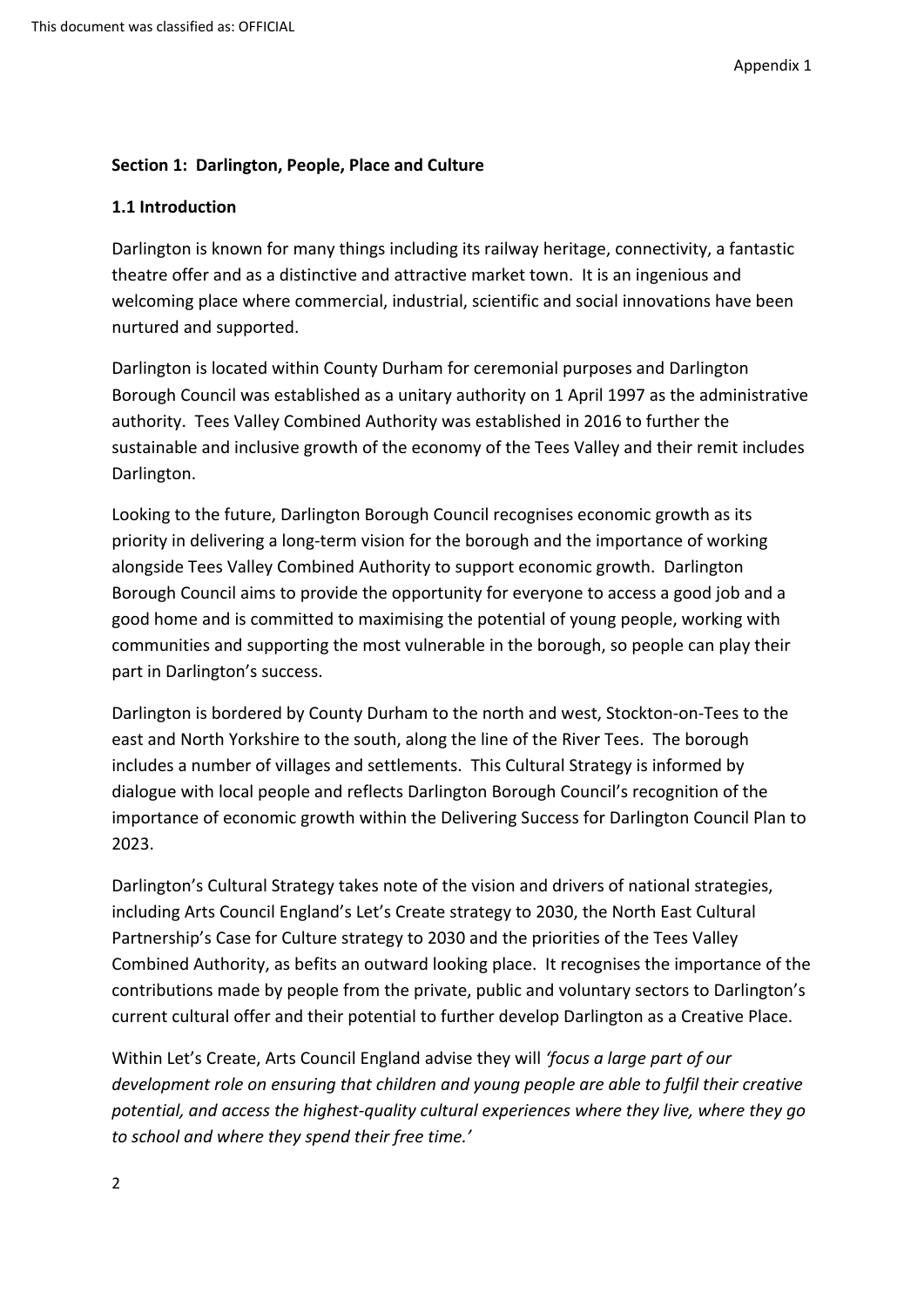Darlington's Cultural Strategy to 2026 is informed by our longstanding engagement with agencies including Durham Music Service and Theatre Hullabaloo, who have secured national recognition for their work with children and young people. We plan to continue to work with these partners and to learn from Darlington Hippodrome's In2 programme to ensure that children, young people, their families and the adults in their lives have opportunities to experience Darlington as a creative place.

Our Cultural Strategy for 2022 to 2026 is focused on maximising the social and economic benefits which culture can bring to people across Darlington Borough, including residents, visitors, those working and investing in Darlington. It considers the fantastic opportunities Darlington has via investment through the Towns Fund, through the expected upgrade of Darlington Station, the Rail Heritage Quarter and celebrations in 2025 of the bicentenary of the birth of the modern passenger railway marking the momentous journey of Locomotion No. 1 on the Stockton and Darlington Railway in 1825.

## **1.2 What is culture and why does it matter?**

This strategy uses a definition of Culture as set out by the Department for Culture, Media and Sport which covers the following areas:

- arts (including visual arts, literature, music, theatre and dance)
- architecture
- crafts
- creative industries
- design
- heritage
- historic environment
- museums and galleries
- **•** libraries
- archives
- $\bullet$  film
- broadcasting and media

We recognise this definition of Culture does not include Sports and Leisure, which are considered in other strategies covering Darlington and will support ongoing dialogue between both sectors.

Recently published national research shows the value of culture to the UK economy, and that while the arts and culture industry receives public funding it makes a significant contribution to the exchequer through VAT, corporation tax, income tax and national insurance and is highly productive. There are direct economic contributions made by the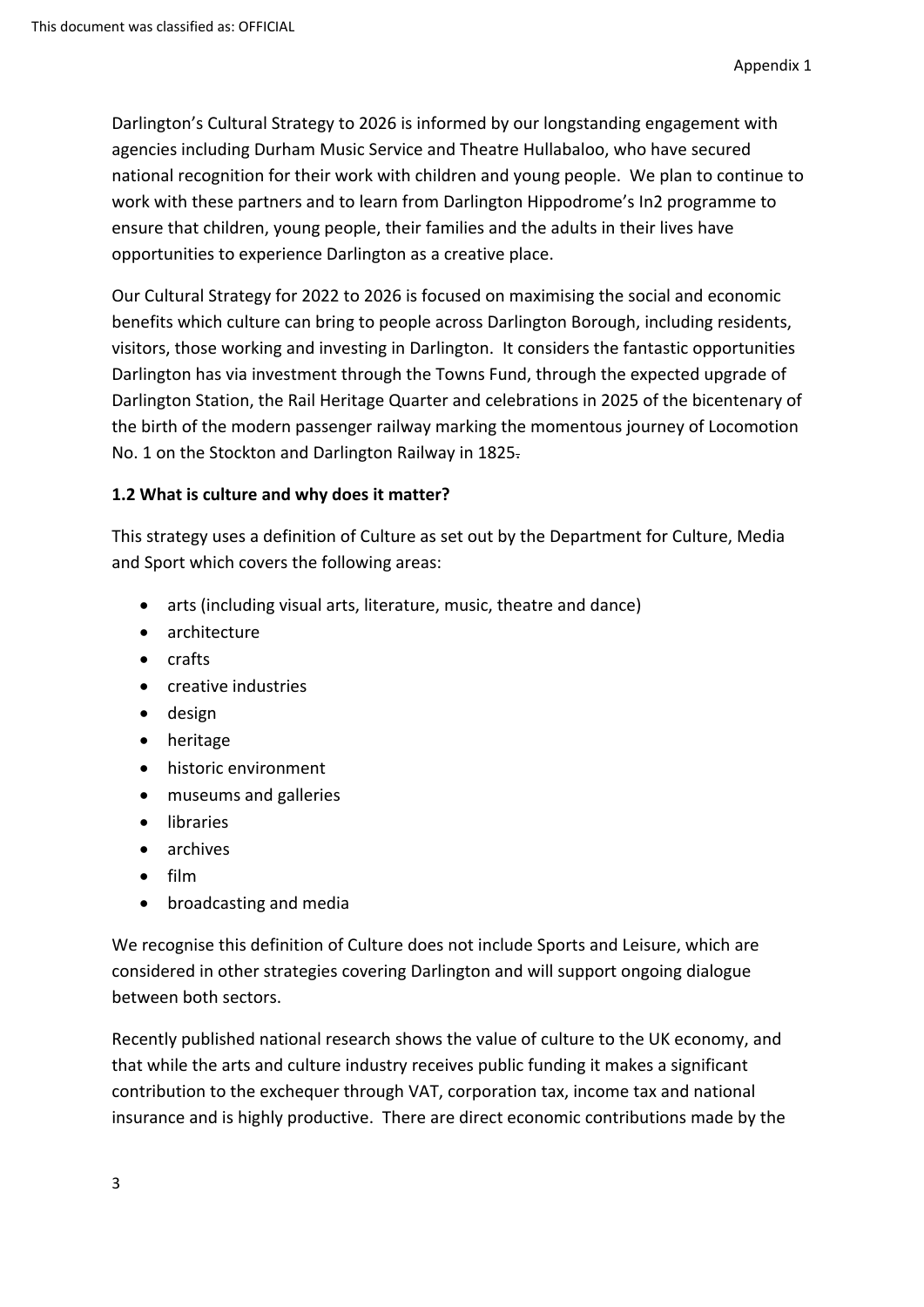sector alongside the indirect impact (demand supported through supply-chain purchases) and the induced impact (demand supported through the wider spending of employees).

*In 2018, the arts and culture industry supported £64bn of turnover, £29bn of GVA, 461,000 FTE jobs and £16bn of employee compensation in the UK economy.*

The Contribution of the arts and culture industry to the UK economy report by the Centre for Economics and Business Research for Arts Council England, May 2020

Culture plays an important role in making Darlington a vibrant place, it adds life and energy to the borough, helps define Darlington as place and provides opportunities for people to explore their own potential, enjoy themselves, work together and to explore and enrich the world.

*Culture should be seen as not only the commissioning of arts and the production of events,* but also as a tool; that builds upon the heritage of the area; that builds a shared vision and *identity for the area that is steeped in history and has a wealth of cultural assets; that builds the local economy particularly in the context of tourism and creative industries; that improves the local quality of life and encourages engagement in community activities; and that provides new ways of tackling challenges around health and well-being.*

Local Government Association: Cultural Strategy in a box

### **1.3 Current Assets**

Culture harnesses, nurtures and shares the talents of the people involved, bringing economic and social benefits to places. The Forum Music Studios is a major cultural asset in Darlington, which attracts visitors alongside highly acclaimed artists and has launched and supported many musical careers through the facilities and services it provides whilst housing activities that bring people together. As a Community Benefit Society, they have contributed to the growth of the UK Music Industry and create a first-class music experience at a grassroots level that inspires people of all ages and demographics to engage with music through participation in a range of social, education, enterprise or entertainment activities. Since they began trading as a social enterprise in 2010, they advise they have introduced over three million pounds into the local economy, over half a million of which has been grant funding from bodies including National Lottery providers and local funding and donations, whilst generating income through the provision of services, activities and reinvesting into the cultural economy of Darlington.

Darlington for Culture currently promote and support culture through advocacy and initiatives including Darlington Cultural Volunteers, their Small Grants programme and network. They came into being in late 2010 and became established as a co-operative in 2011. Members include representatives from arts and community groups from across the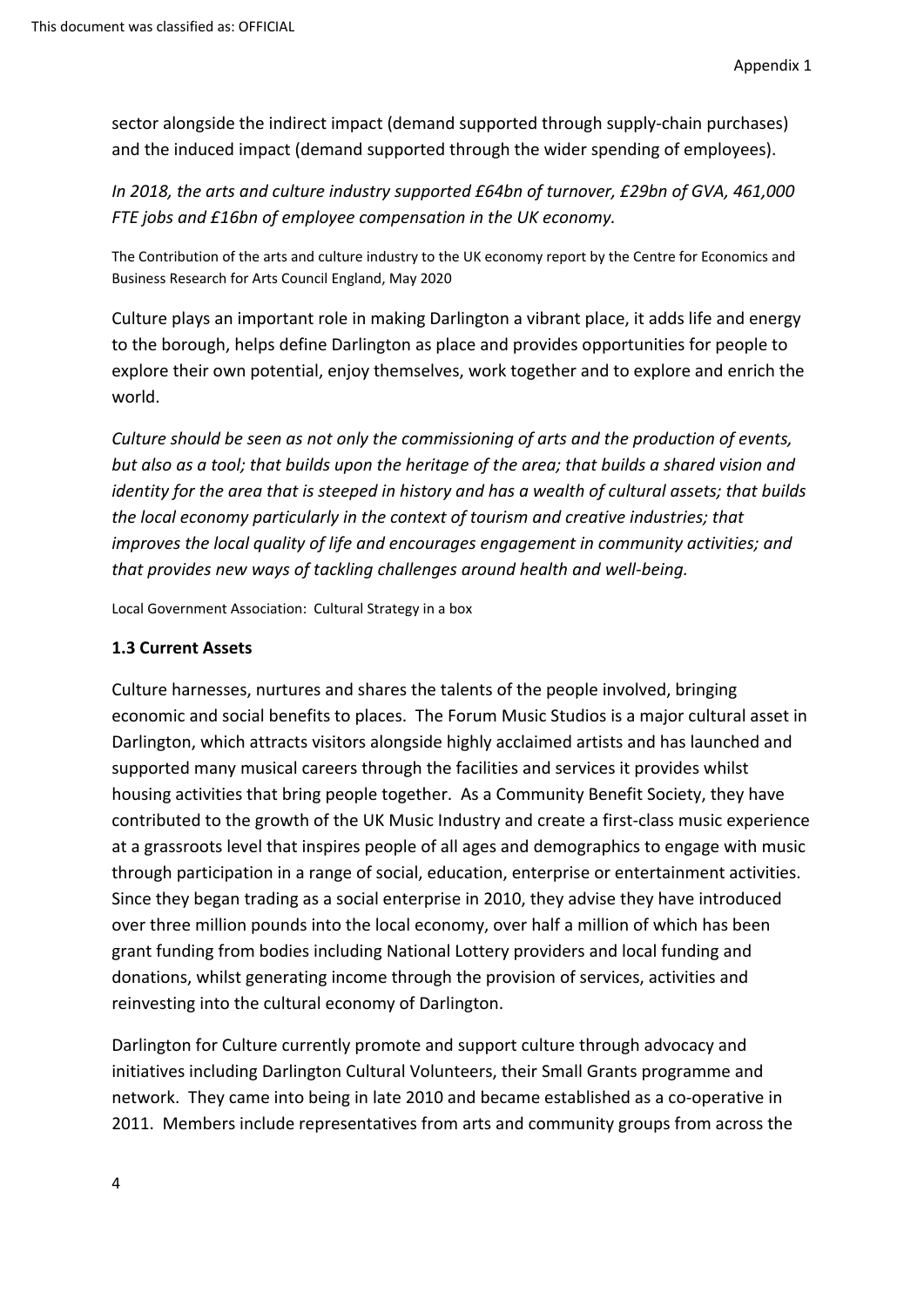borough, and networks and organisations including Darlington for Culture play a significant part in advocating for culture and making things happen.

'*Darlington for Culture has become an important organisation through its ability to provide a network through which the arts can be promoted, supporting Creative Darlington.'*

On With the Show, Supporting Local Arts & Culture, Dr Claire Mansfield, New Local Government Network

Going forward to 2025 and beyond we recognise the importance of bringing together voluntary, public and private sector parties, including Darlington for Culture, to make Darlington Borough the best creative place it can be.

Many people, organisations and enterprises animate our cultural offer. Those involved include actors, architects, archivists, artists, broadcasters, crafts people, ceramicists, choreographers, comedians, creatives, curators, dancers, designers, directors, filmmakers, librarians, musicians, performers, poets, photographers, producers, readers, singers, technicians, writers, not forgetting audience members, participants and volunteers, the list goes on. A selection of the current cultural assets in terms of buildings, resources and events in Darlington is shown below.

#### **Museums and Galleries**

- The Head of Steam railway museum
- Crown Street Art Gallery in Darlington Library

#### **Theatres**

- Darlington Hippodrome
- The Hullabaloo
- The Majestic

#### **Cinemas**

- Odeon Luxe
- Vue Cinema

#### **Heritage**

- Darlington Rail Heritage Quarter
- Darlington Market
- A section of the Stockton & Darlington Railway Heritage Action Zone
- Tees Cottage Pumping Station
- There are 20 archaeological sites within the borough registered as Scheduled Monuments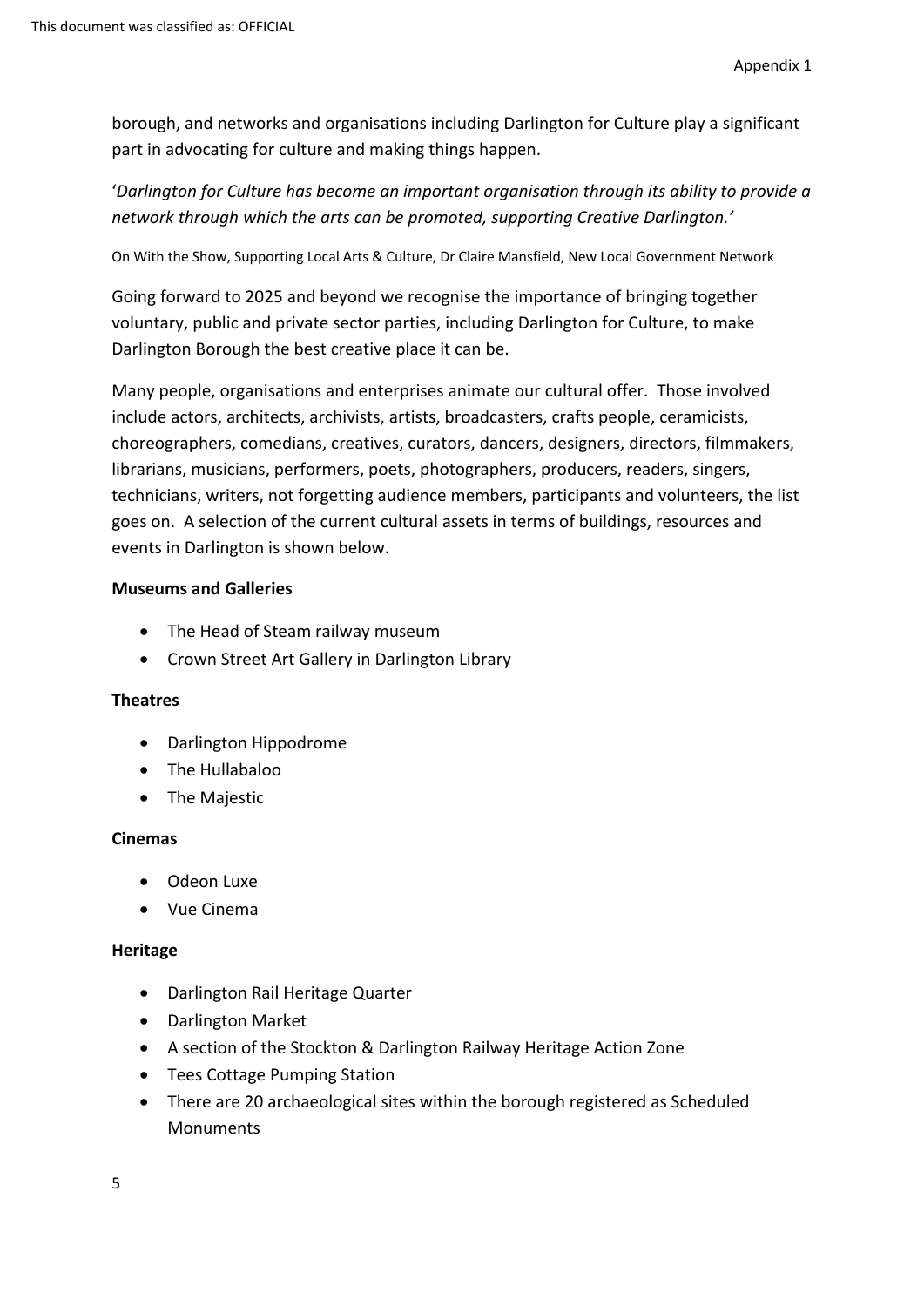#### **Libraries**

- Darlington Library
- Cockerton Library

#### **Music Venues**

• The Forum Music Studios

#### **Parks and Green Spaces**

- 16 parks (including South Park)
- 10 nature reserves

## **Festivals and Events**

- (In 2025) the bicentenary of the 1825 passenger journey on the Stockton & Darlington Railway
- Darlington Arts Festival
- Darlington Community Carnival
- Darlington Food Festival
- Darlington Pride
- Darlington R 'n' B Festival
- Last Train Home and Mish Mash music festivals

#### **Visual Arts**

- The Bridge Centre for Visual Arts
- Gallerina

## **1.4 Cultural highlights from 2016 to 2021**

There have been many highlights in Darlington's cultural offer in recent years including:

- The opening of the Vue cinema in Darlington in 2016
- The Bridge Centre for Visual Arts secured charitable status, focusing on the connections between art and health (particularly mental health)
- The restoration and reopening of Darlington Hippodrome in 2017
- The opening of The Hullabaloo, home of Theatre Hullabaloo, in 2018
- Stockton & Darlington Railway declared a Heritage Action Zone in 2018
- The Enjoy Darlington campaign launched, and a cohesive Town Centre events programme promoted
- Commercial concerts promoted successfully at The Darlington Arena
- Refurbishment of the Odeon Luxe cinema in Darlington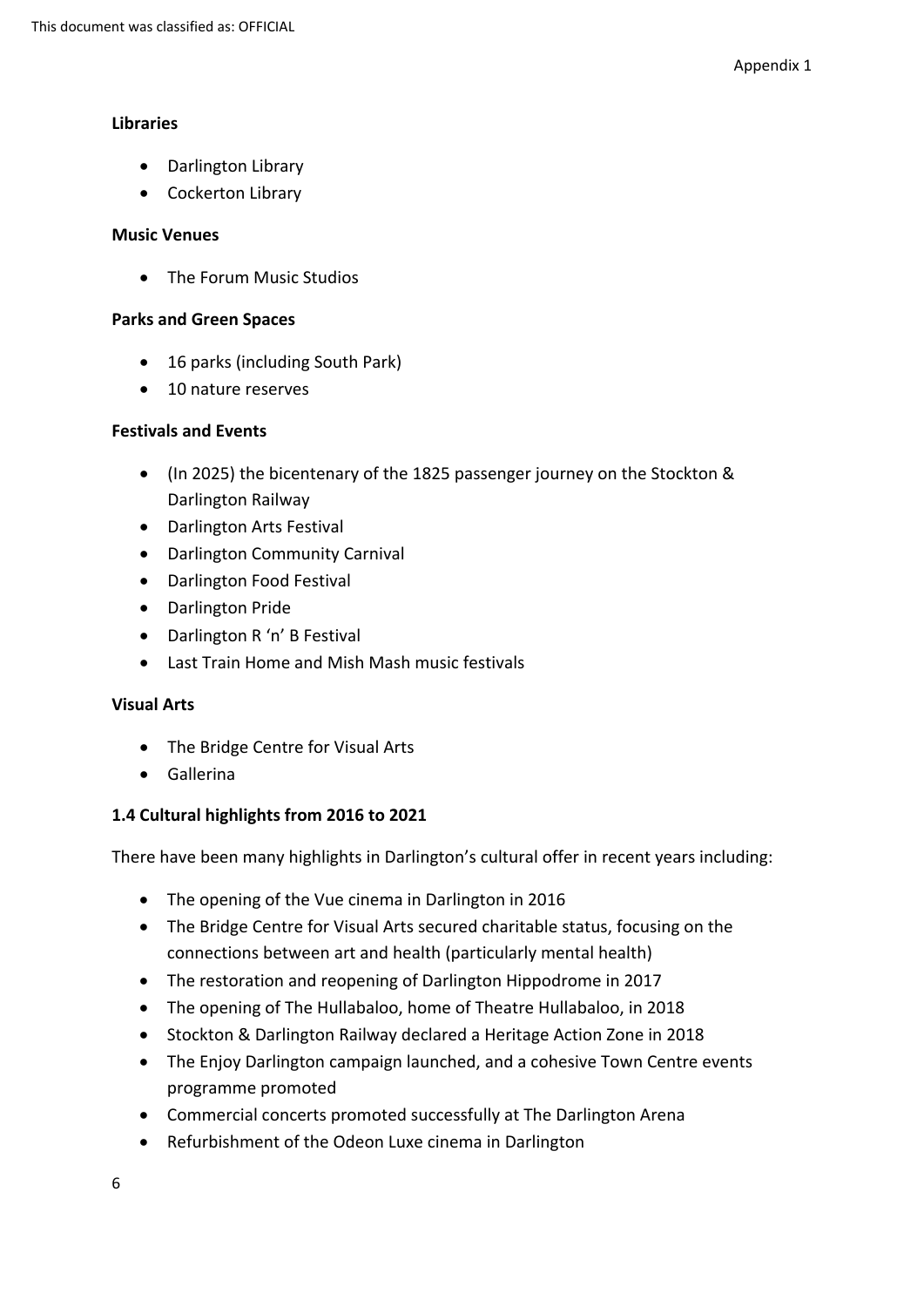- Darlington Borough Council allocating capital to refurbish Darlington Library
- Darlington securing Purple Flag status in 2020 and the Town's nightlife deemed one of the safest in the North-East
- Tees Valley Combined Authority allocating budget to create a Rail Heritage Quarter in Darlington which is expected to be become a significant visitor attraction in Tees Valley by 2025
- Darlington securing £22.3 million in 2020 through the Town's Fund to support regeneration schemes in Darlington including the acquisition of key properties on Northgate, to protect heritage assets and within the Rail Heritage Quarter, including supporting the creation of a 26-mile walking and cycling route along the track-bed of the original Stockton and Darlington Railway
- Support the ongoing recovery from the pandemic
- The re-opening of Cockerton Library following a refurbishment programme and Darlington Library refurbishment underway in 2021/22

## **1.5 Impact of the pandemic**

The Covid-19 pandemic has inevitably impacted on Darlington's culture and the lives of those providing services or employed in the cultural sector. The pandemic necessitated temporary closure of cultural venues and facilities and either cancellation or postponement of cultural programme. Government announced the largest ever one-off investment in UK Culture of £1.57 billion. Several Darlington residents secured support through Arts Council England's Emergency Funds and The Forum Music Centre and Darlington Hippodrome secured awards from both rounds of Arts Council England's Culture Recovery Programme.

North East Culture Partnership commissioned research to assess the regional impact of the pandemic on the sector, which has helped to identify prevailing issues. Tees Valley Mayor, Ben Houchen announced the establishment of a new, independent and sector-led Task Force to advise on the development and delivery of a £1million Recovery Programme for the Visitor Economy and Cultural Industries sectors through Tees Valley Combined Authority in June 2020, and a number of programmes have been delivered and are in development. Darlington Borough Council led programmes to support resilience and recovery during the pandemic. It is expected that national, regional, sub regional and local bodies will continue to monitor recovery and that further research will inform measures taken to encourage recovery.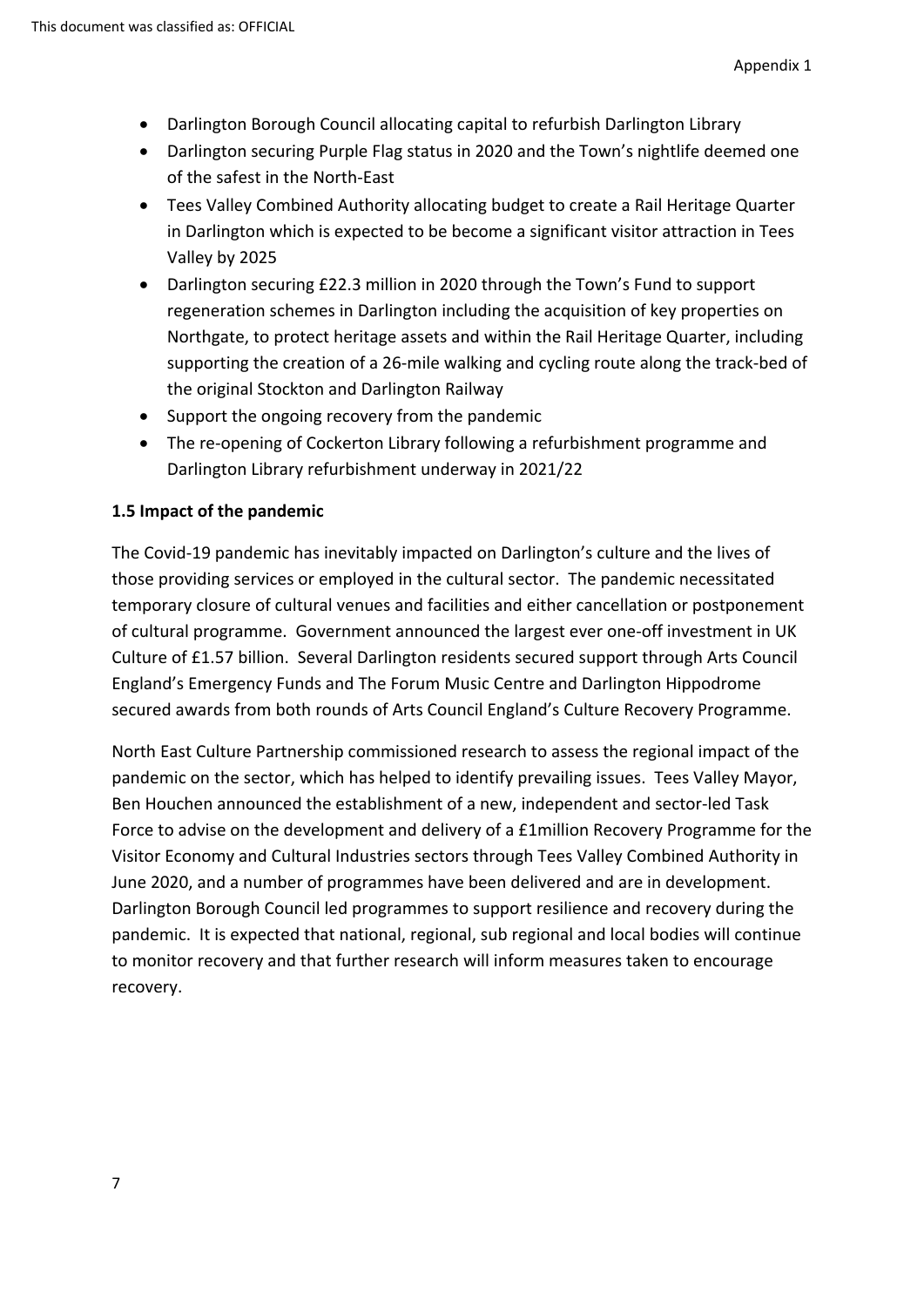# **Section 2: Vision, priorities, opportunities and how this strategy will impact on Darlington's culture**

The Cultural Strategy for 2022 – 2026 will look to build on momentum gained in the last decade and will be reviewed regularly. The vision and priorities for investment within the 2022 – 2026 timeframe are shown below.

## **2.1 Vision:**

*Darlington will be a place in 2026 and beyond where culture enriches lives, involves people and is central to identity and prosperity.*

## **2.2 Priorities**

- 1. To creatively celebrate Darlington's contribution to the birth of the modern passenger railway.
- 2. For Darlington to have an accessible, diverse and vibrant culture, encouraging economic growth.
- 3. For Darlington to champion engagement with culture, particularly amongst children and young people.
- 4. For culture to thrive within Darlington Borough and attract visitors to the Town Centre.
- 5. For Darlington to have a thriving theatre offer involving people of all ages.

# **2.3 Opportunities to 2026**

In recent years, Darlington has worked with Tees Valley Combined Authority and other parties to secure investment to create a Rail Heritage Quarter around the current site of the Head of Steam railway museum, adjoining North Road Station, which is expected to open in advance of 2025 and to become a significant and distinctive visitor attraction in Tees Valley. The Rail Heritage Quarter will be one of the North East's tourism assets and a catalyst for regeneration in the Northgate area.

Work is also underway to preserve and promote public engagement with rail heritage within the Stockton & Darlington Railway Heritage Action Zone. The original track-bed of the railway runs 26 miles from County Durham, through Darlington, to Stockton and several programmes of work are moving forward to safeguard this heritage and build public engagement.

Darlington was involved in a significant programme of events in 1925 to mark the centenary of this historic journey, which is the birth of the modern passenger railway, and again in the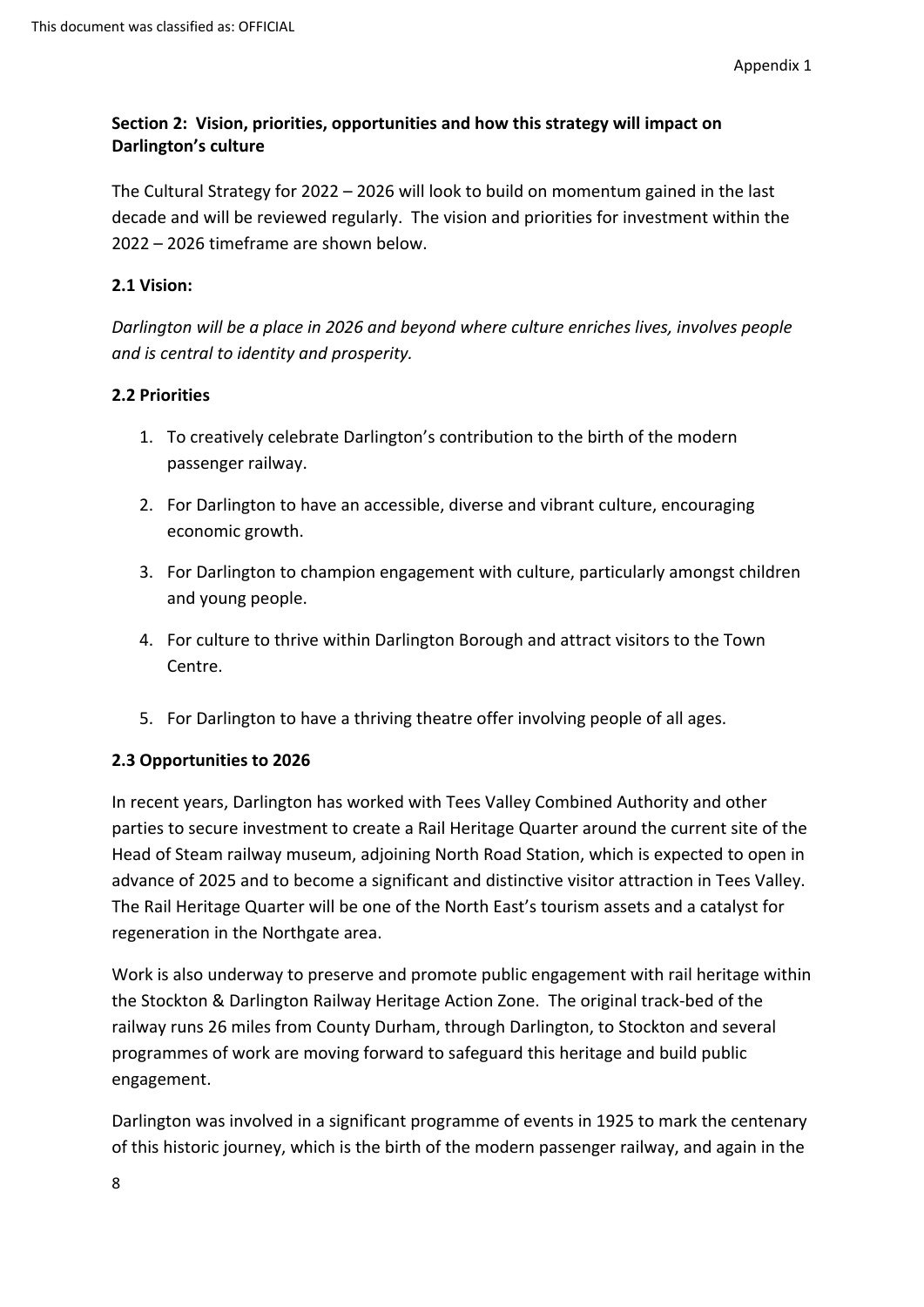Stockton & Darlington Railway Pageant 1975. Given the importance of railway heritage to Darlington, and the worldwide significance of railways, we aim for the 2025 bicentenary to celebrate and safeguard our heritage and to leave a legacy for people in the borough and the wider area working with partners. The bi-centenary events programme is expected to be of significant scale and to attract visitors to Darlington, Tees Valley. and County Durham. Subject to budget the programme may include live steam and motive power, the exhibition of early steam locomotives, education projects, knowledge sharing activity, community events and large scale outdoor cultural events.

Darlington secured a significant Town's Fund Award in 2020 which is supporting significant regeneration activity within Darlington and will help develop the Rail Heritage Quarter as a visitor attraction and to protect key heritage assets. It is expected Darlington Borough Council will seek support from other government programmes for regeneration and that culture can be a component of these programmes subject to successful application, through protecting heritage and improvements to the public realm.

Culture is making a strong contribution to our Town Centre offer, and the Enjoy Darlington and Enjoy Tees Valley campaigns, and regular festivals and events play a part in attracting people to visit Darlington and add value to their visits, whether residents, tourists or people working here. Culture is contributing to encouraging extended visits and to the vibrancy of the daytime and evening economy, and we will continue to explore opportunities to share local, Tees Valley, regional and national events with people in Darlington.

Darlington Borough Council expects to work closely with Tees Valley Combined Authority in addressing shared cultural priorities up to 2026 and beyond, and recognises the importance of culture as a high growth sector of the economy, in encouraging sustainable growth, encouraging investment, supporting place promotion, and contributing efficiently to agendas including education, health and quality of life. Tees Valley Combined Authority area was identified by Arts Council England in 2021 amongst 54 priority places for their focus during the first period of their Let's Create strategy 2020 - 2030.

Darlington is the home of pioneering theatre company, Theatre Hullabaloo, who have recently delivered successful programmes engaging parents, babies and young children to support positive health outcomes. Darlington Borough Council has commissioned collaborative programmes including In2 led by Darlington Hippodrome and work involving Blue Cabin and our Virtual School, which help to maximise the potential of young people. We will explore opportunities to extend programmes of this nature working with Tees Valley Combined Authority and other partners in the health and education sectors.

Darlington Hippodrome has developed significant programmes to engage residents in Darlington's theatre heritage and we intend to maintain this work and to build on successful initiatives to make Darlington Hippodrome a place for everyone. Alongside celebrating the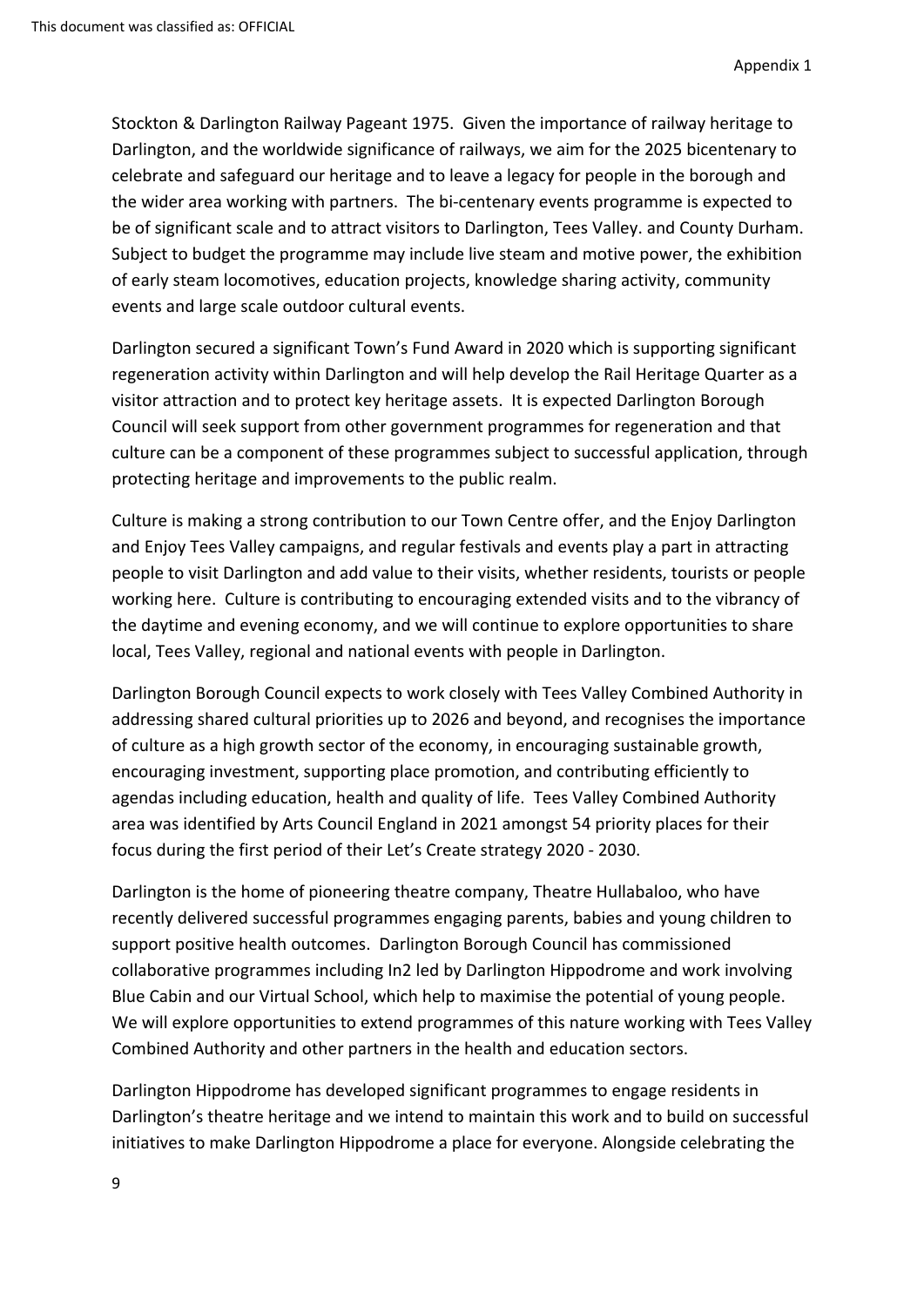heritage of theatre in Darlington we intend to develop the reach of other assets including Darlington Library by exploring their heritage with people in Darlington.

Tees Valley has established a well-earned reputation for innovative practice in film, animation and creative digital practice. The Northern School of Art, Teesside University and Northern Film + Media through Tees Valley Screen are working alongside various partners, with Tees Valley Combined Authority support, to promote Tees Valley as a fantastic location for film and television productions. Successful film and television productions have provided significant economic returns for the locations in which they are housed, including employment and place promotion. Darlington has distinctive locations for film and television productions to utilise, given our railway, engineering and agricultural heritage and as a market town. Popular television series 'Vera' and films, including 'Atonement' and '1917', have utilised locations in Tees Valley successfully. We applaud the work undertaken in recent years in developing production facilities within Tees Valley, working with the sector to support progression routes and retain talent, and to attract film and television productions here.

## **2.4 How the strategy will impact on Darlington's culture**

We will use this strategy to inform:

- Where Darlington Borough Council focuses resources
- Our engagement with people living in Darlington Borough around culture
- Darlington Borough Council's engagement with Arts Council England, National Heritage Lottery Fund, North East Cultural Partnership and Tees Valley Combined Authority and other bodies
- Our fundraising strategy

This Cultural Strategy has been informed by dialogue with people resident in, working in, visiting and invested in the borough, and by strategic priorities in Darlington, Tees Valley, the North East of England and Nationally, given Darlington's connectivity and outward looking instinct (see **Appendix 1**).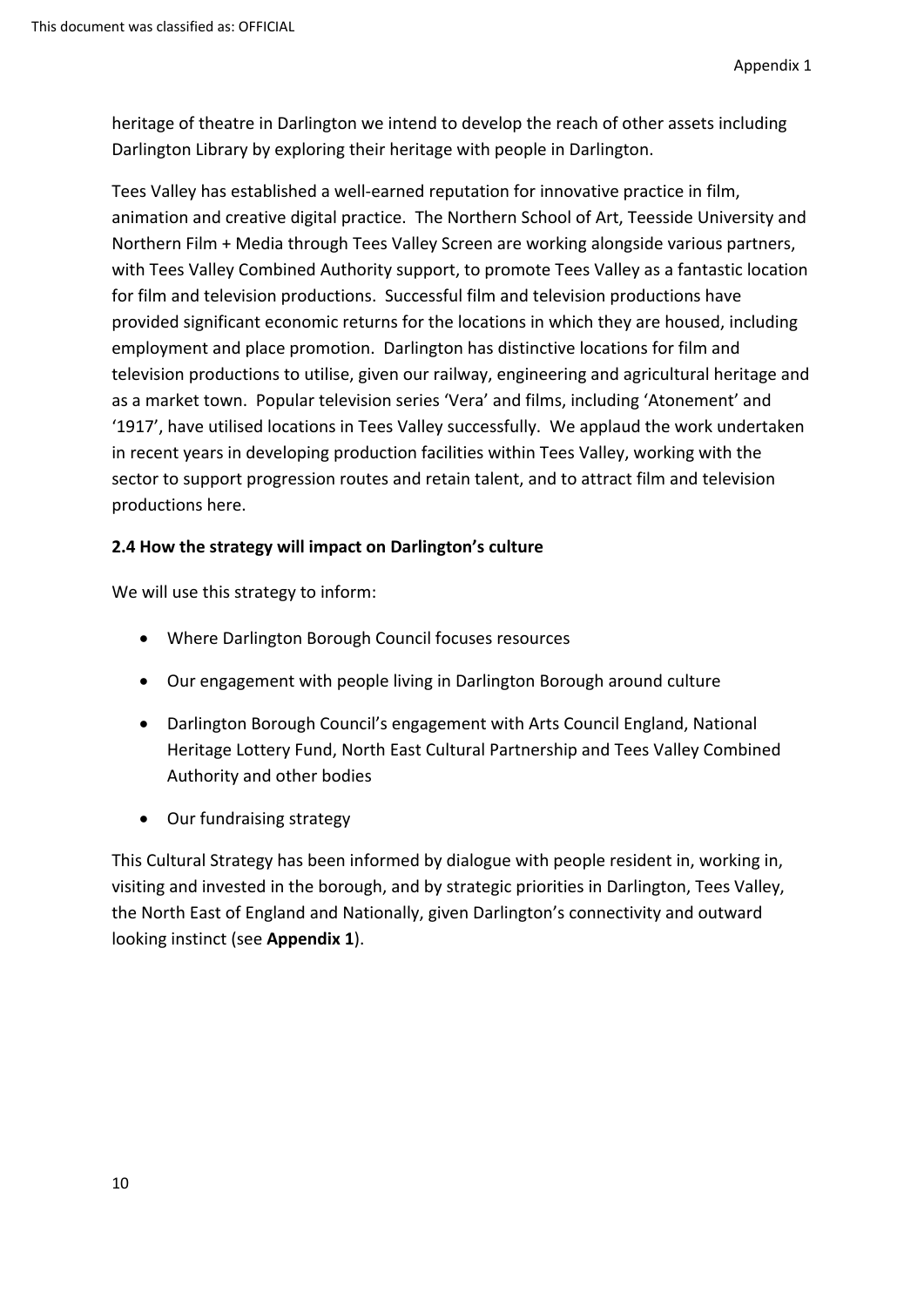## **Section 3: Where the Culture Strategy sits and how it is actioned**

## **3.1 Where the Culture Strategy sits**

The Cultural Strategy is informed by Darlington's Borough Council's Delivering success for Darlington Council Plan to 2023, by Tees Valley Combined Authority's work on culture and tourism, by the North East Cultural Partnership's Case for Culture and by Arts Council England's Let's Create strategy to 2030.

# **Darlington Borough Council's Council Plan 2020 – 2023 Delivering success for Darlington** vision sees:

*Darlington is a place where people want to live and businesses want to locate, where the economy continues to grow, where people are happy and proud of the borough and where everyone has the opportunity to maximise their potential.*

It is focused on growing Darlington's Economy by delivering more sustainable well-paid jobs, more businesses and more homes and commits Darlington Borough Council to supporting economic growth by keeping the borough clean, safe, healthy, sustainable, well-planned and on the move, whilst valuing our heritage and culture.

The Council's overarching focus on growing Darlington's Economy feeds into commitments to:

- Maximise the potential of our young people by working with partners to maximise educational achievement, working to remove barriers to young people reaching their potential, working at a Tees Valley level to match jobs with skills and training.
- Work with communities to maximise their potential by maximising the benefits of a growing economy for all communities, targeting services where they are most needed, working with partners and working with communities.
- Support the most vulnerable in the borough by providing care and support when needed, working with people to build on their strengths to maximise their potential, working with partners.

Darlington Borough Council aims to promote equality in everything it does. This means treating people fairly, valuing diversity and removing barriers that prevent people being able to fully participate in public life and fulfil their potential. Much of the local authority's work, together with its partners, is focused on narrowing the gaps in health, attainment, prosperity and quality of life between more vulnerable and disadvantaged people and the Darlington community as a whole. Darlington's Cultural Strategy 2022 – 26 embodies the local authority commitment to equality in various measures, including programming and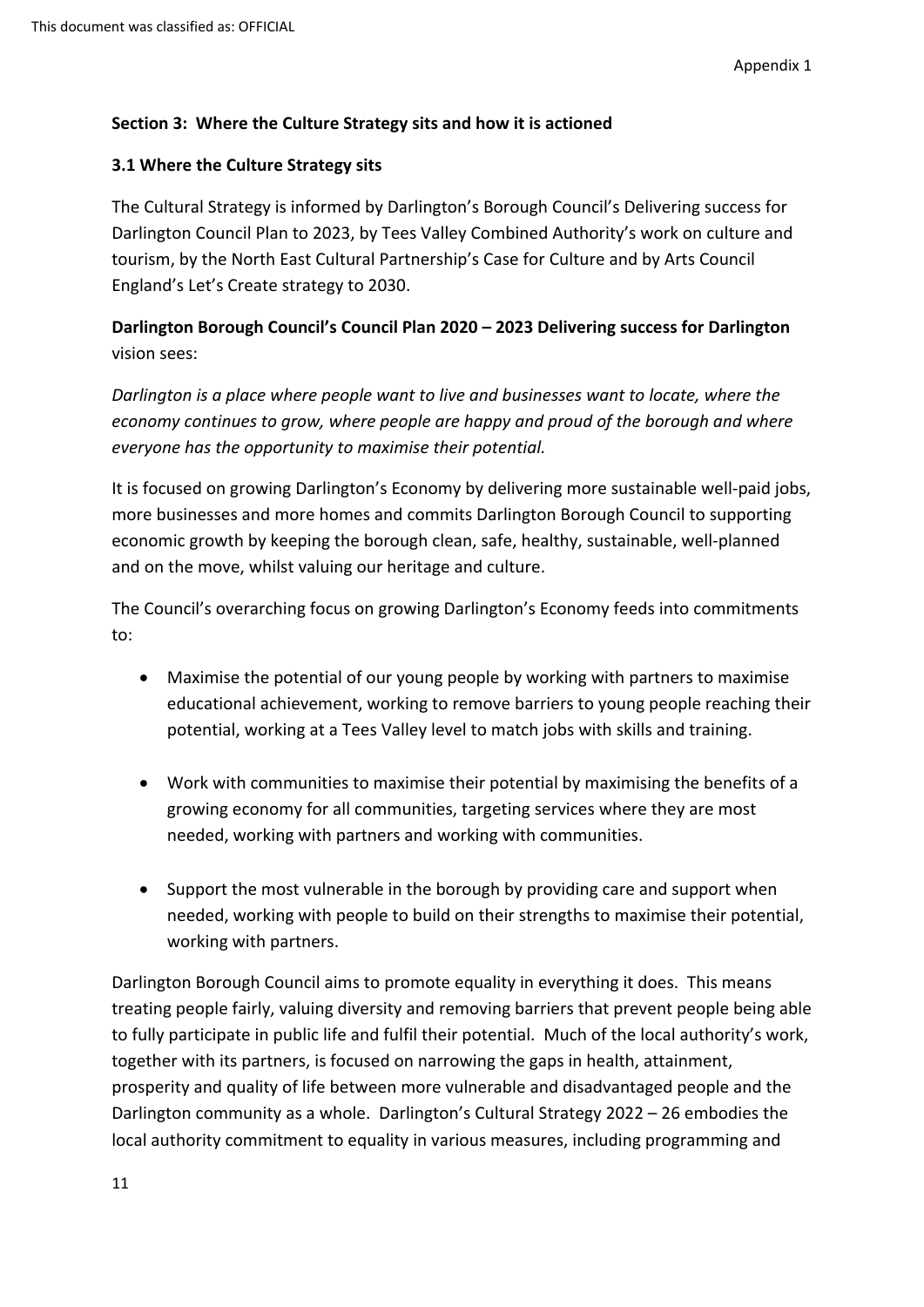supporting diverse public events, festivals and programmes and continued support for bespoke activity and the promotion of opportunities for people with protected characteristics.

Darlington Borough Council is also committed to promoting a sustainable approach, which means balancing different, and often competing, needs against an awareness of the economic, social and environmental limitations that we face as a society. In July 2019, Members acknowledged the threat of climate change and passed a motion committing Darlington Borough Council to reach net zero carbon emissions by 2050. Plans to develop or refurbish cultural assets within Darlington by 2026 are informed by our commitment to Darlington's sustainability.

**Tees Valley Combined Authority** are leading significant work around Culture and Tourism and Darlington Borough Council and organisations and enterprises working in Darlington, regularly engage with Tees Valley Combined Authority around Culture and Tourism. Through its Culture and Tourism programme, the Combined Authority is currently taking the Stockton and Darlington Railway Heritage Programme forward and has allocated significant budget to support development of a Rail Heritage Quarter in Darlington. Tees Valley Combined Authority is included amongst 54 Priority Places that Arts Council England will prioritise working with between 2021 and 2024. Darlington Borough Council engages with Tees Valley Combined Authority around culture through a variety of mechanisms, including Creative Darlington board meetings.

**North East Culture Partnership's The North East Case for Culture 2015 – 2030** vision is *'is a positive statement of ambition for the next 15 years, building on the strengths of our diverse communities and pointing to the opportunities for further investment in arts and heritage right across the North East'.*

North East Culture Partnership's five aspirations address Participation, Children and Young People, Talent and Progression, Economic Value and Quality of Life. The partnership is backed by the region's arts and heritage sector, the business and private sector, North East universities, the further education sector and the twelve local authorities in the region including Darlington Borough Council. They have reached out beyond the cultural sector to universities, business networks, the health and well-being sector, and organisations working with children and young people.

**Arts Council England's Let's Create strategy 2020 – 2030** will inform their work with the arts, libraries and museums and contains their vision that 'b*y 2030, we want England to be a country in which the creativity of each of us is valued and given the chance to flourish, and where every one of us has access to a remarkable range of high-quality cultural experiences'.*  The strategy seeks three outcomes, Creative People, Cultural Communities and A Creative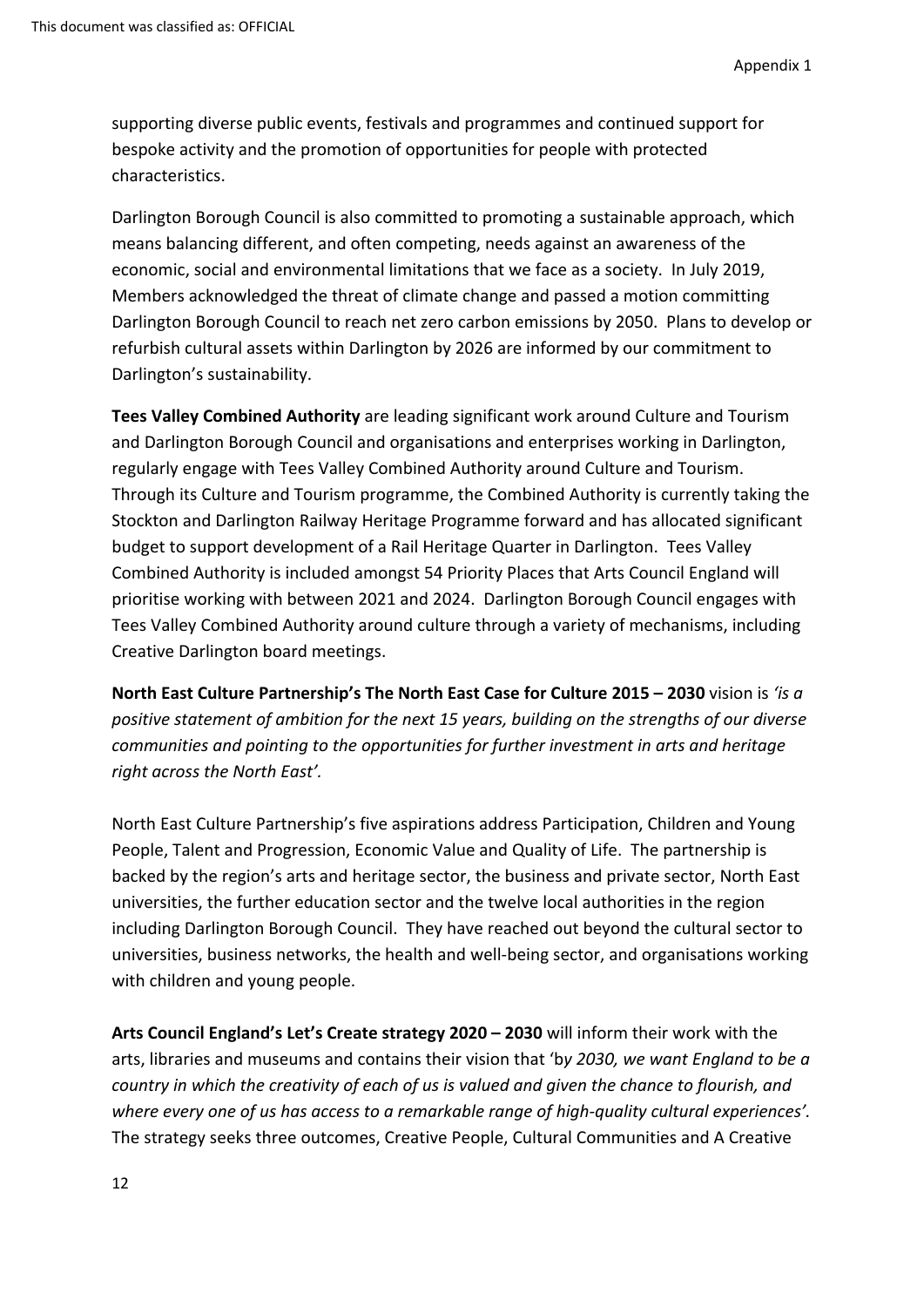and Cultural Economy and recognises the importance of involving people in shaping culture, the value of culture to communities and the economic value of the sector and the importance of leadership and diversity. Arts Council England have shared four investment principles for the first period of the Let's Create strategy, these being Ambition and Quality, Dynamism, Environmental Responsibility and Inclusivity and Relevance.

Arts Council England have a National Portfolio of Organisations they support through regular funding, co-ordinate support for Music Hubs, lead strategic programmes and manage Project Funding (Lottery). Within Darlington as of May 2021 Theatre Hullabaloo are the sole Darlington based National Portfolio Organisation, although Darlington Borough is within the remit served by Tees Valley Museums who are a National Portfolio Organisation. Darlington Borough is also served by Durham Music Hub, who receive support through Arts Council England.

## **3.2 How we will act on the Cultural Strategy and where we aim to be in 2026**

Darlington Borough Council will implement the Culture Strategy working with partners including Tees Valley Combined Authority, North East Culture Partnership, organisations including Arts Council England, National Heritage Lottery Fund, and sharing information on progress through the Creative Darlington Board and Darlington Partnership as appropriate.

Detailed annual action plans will be presented to Darlington Borough Council on an annual basis. Annual reports on progress will be made to the Creative Darlington Board, which includes board members from Darlington for Culture, Darlington Partnership and Arts Council England. Darlington Borough Council will consider climate change and other environmental concerns when taking forward these action plans.

Subject to our success in taking forward the cultural strategy by 2026 and beyond Darlington will be where culture enriches lives, involves people and plays a central role in the identity and prosperity of the borough.

We will have creatively celebrated the birth of the modern railways in 1825 and the bicentenary celebrations in 2025, investment in our Rail Heritage Quarter and the Stockton & Darlington Railway Heritage Action will have left a positive legacy for the borough, Tees Valley and the North East region. Darlington will have a distinctive, accessible and vibrant culture, encouraging economic growth. Culture will be a significant component of our vibrant Town Centre offer, enriching the lives of those living, working or visiting the borough, contributing to place promotion and encouraging investment here. Darlington's theatres and cultural assets will be vibrant, thriving and known for their innovative work and Darlington will be known for its creative people, creative communities and making a positive contribution to England as a creative and cultural country. Equality and environmental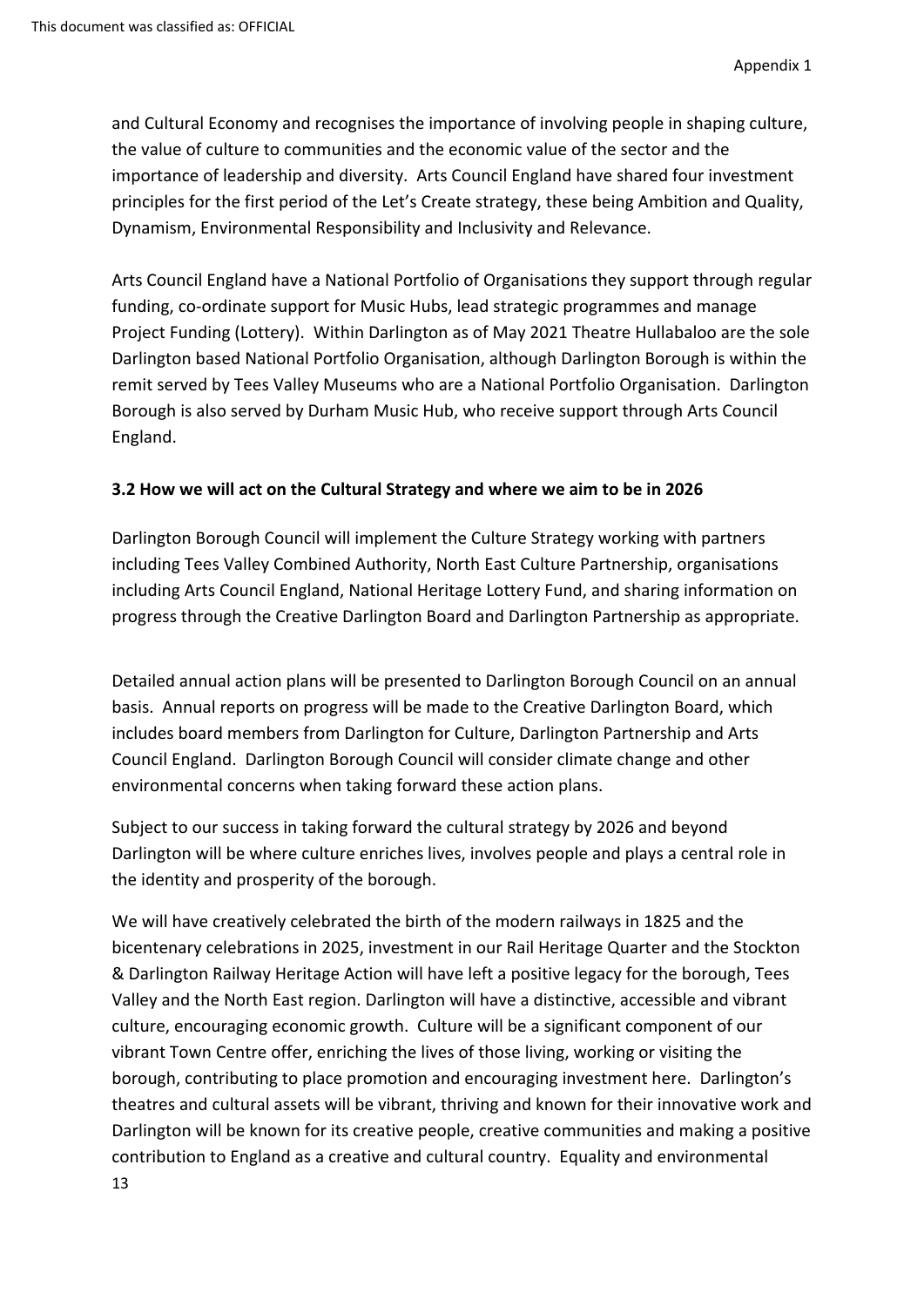sustainability will underpin our cultural offer. We encourage all people interested in culture in Darlington to get involved with this strategy and welcome your comments.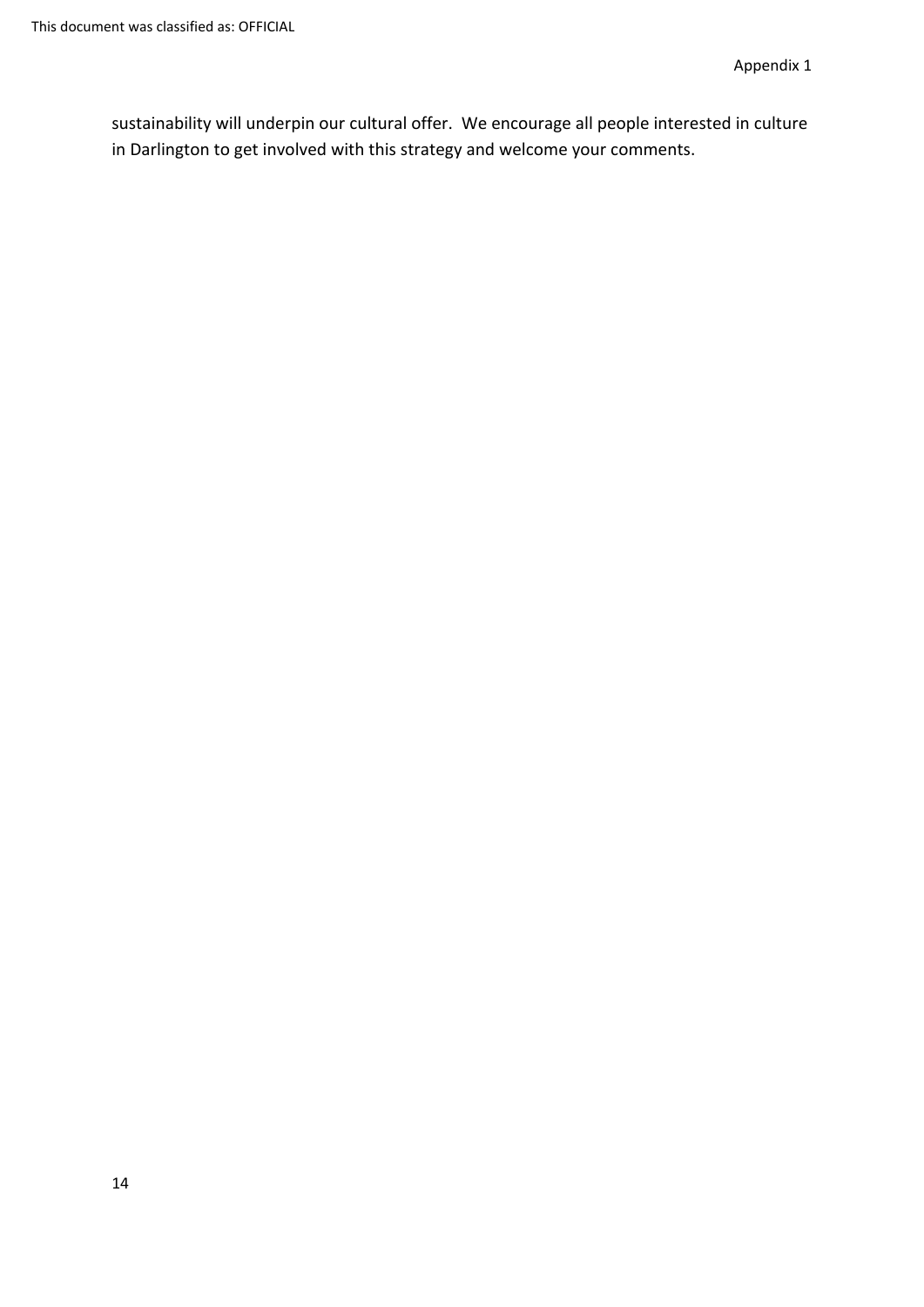#### **Section 4: Darlington Culture Strategy Annual Action Plan for 2022 – 2023**

The five priorities of Darlington Culture Strategy 2022 – 2026 are listed below. Annual action plans will be presented to Darlington Borough Council to address these priorities and to consider and respond positively to unforeseen opportunities and circumstances. We recognise these priorities overlap to some degree, and that particular actions address more than one priority:

- 1. To creatively celebrate Darlington's contribution to the birth of the modern passenger railway
- 2. For Darlington to have an accessible, diverse and vibrant culture, encouraging economic growth
- 3. For Darlington to champion engagement with culture, particularly amongst children and young people
- 4. For culture to thrive within Darlington Borough and attract visitors to the Town Centre
- 5. For Darlington to have a thriving theatre offer involving people of all ages

| <b>Priority</b> | What                                                                                                                           | Lead                                                                  | <b>Partners</b>                                                                                                                                           | <b>Action</b>                                                                                                     | <b>Measure(s) of success</b>                                                           |
|-----------------|--------------------------------------------------------------------------------------------------------------------------------|-----------------------------------------------------------------------|-----------------------------------------------------------------------------------------------------------------------------------------------------------|-------------------------------------------------------------------------------------------------------------------|----------------------------------------------------------------------------------------|
|                 | Develop the content of the<br>2025 bi-centenary<br>programme proposal                                                          | Darlington<br>Borough<br>Council                                      | Darlington Borough<br>Council, Durham<br>County Council,<br>Stockton Borough<br>Council, Rail Heritage<br>Board, Tees Valley<br><b>Combined Authority</b> | Apply to Arts Council<br>$\bullet$<br><b>National Lottery</b><br>Project Grants for<br><b>National Activities</b> | Programme agreed<br>and application<br>submitted                                       |
|                 | Stockton & Darlington railway<br>Heritage Action Zone includes<br>cultural activity in their<br>programme where<br>appropriate | Stockton &<br>Darlington<br>railway<br>Heritage<br><b>Action Zone</b> | Darlington Borough<br>Council, Durham<br>County Council,<br>Stockton Borough<br>Council, Rail Heritage<br>Board, Tees Valley<br><b>Combined Authority</b> | Identify and progress<br>projects                                                                                 | Programmes<br>involving culture<br>developed, funding<br>secured, programme<br>outputs |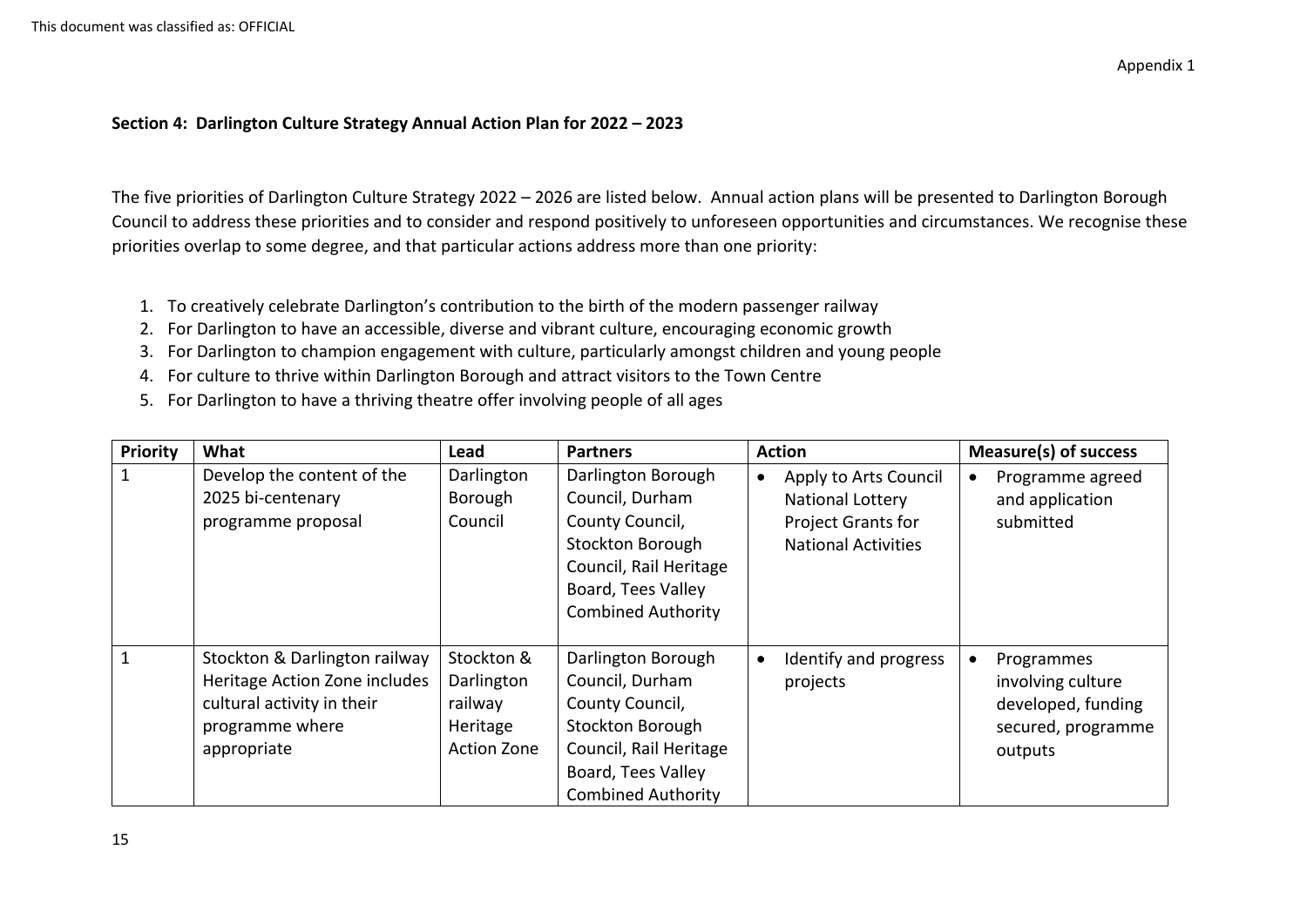| <b>Priority</b> | What                                                                                                                                                                                    | Lead                                        | <b>Partners</b>                                                                                                                     | <b>Action</b>                                                                                                                                            | <b>Measure(s) of success</b>                                                                                                                                                                               |
|-----------------|-----------------------------------------------------------------------------------------------------------------------------------------------------------------------------------------|---------------------------------------------|-------------------------------------------------------------------------------------------------------------------------------------|----------------------------------------------------------------------------------------------------------------------------------------------------------|------------------------------------------------------------------------------------------------------------------------------------------------------------------------------------------------------------|
| $\mathbf{1}$    | Creatively celebrate<br>Darlington's engagement with<br>railways                                                                                                                        | Darlington<br>Borough<br>Council            | Creative Darlington,<br>Darlington Borough<br>Council, Rail Heritage<br>Board, Tees Valley<br><b>Combined Authority</b>             | Support the<br>$\bullet$<br>development of<br>creative proposals                                                                                         | Proposals developed,<br>funding secured,<br>programme outputs                                                                                                                                              |
| $\overline{2}$  | Work within Darlington<br>Town's Fund programme<br>brief to encourage visitor<br>spend, enhance place<br>promotion and encourage<br>investment in Darlington<br>borough through culture | Darlington<br>Borough<br>Council            | Darlington Borough<br>Council, Darlington<br><b>Borough Town Centre</b><br>Partnership, Tees<br><b>Valley Combined</b><br>Authority | <b>Explore opportunities</b><br>$\bullet$<br>for cultural sector to<br>further contribute to<br>improvements in the<br><b>Town Centre</b><br>streetscape | Impact on Town<br>Centre economy and<br>footfall                                                                                                                                                           |
|                 | where appropriate                                                                                                                                                                       |                                             |                                                                                                                                     | Progress Rail Heritage<br>Quarter capital<br>programme                                                                                                   | Rail Heritage Quarter<br>capital programme<br>underway in 2022/23                                                                                                                                          |
| $\overline{2}$  | Darlington to participate in<br>Tees Valley wide programme<br>to boost screen industries                                                                                                | <b>Tees Valley</b><br>Combined<br>Authority | Darlington Borough<br>Council, Northern Film<br>+ Media, Tees Valley<br>Screen, Northern<br>School of Art, Teesside<br>University   | Work with partners<br>$\bullet$<br>to promote<br>opportunities for<br>talent development<br>and locations for<br>filming in Darlington<br>borough        | Darlington<br>$\bullet$<br>participants involved<br>in sector<br>development<br>programmes, filming<br>enquiries answered,<br>and, subject to<br>enquiries, filming<br>undertaken in<br>Darlington borough |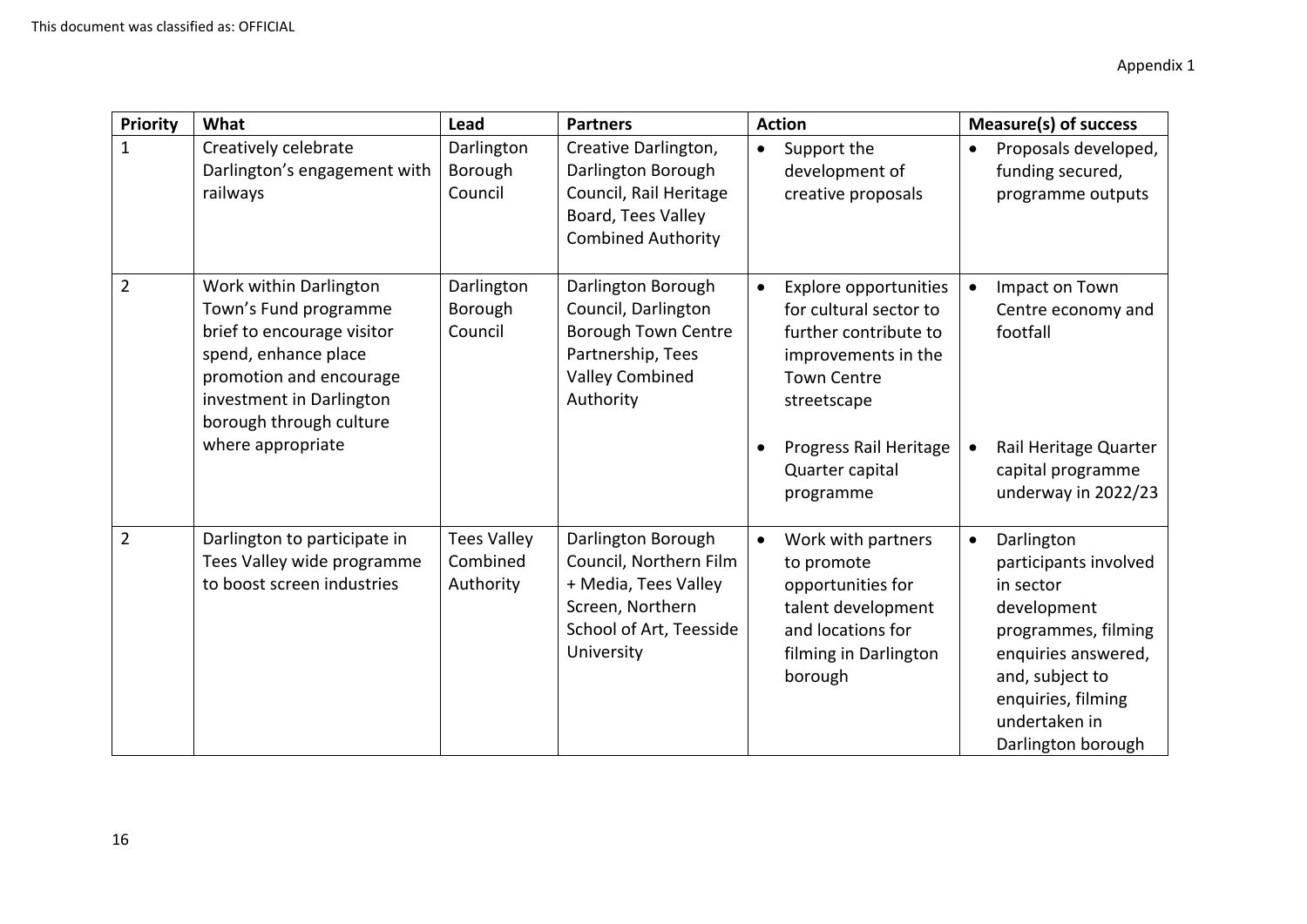| Priority | What                                                                                                      | Lead                             | <b>Partners</b>                                                                                                                                                                                                                                                                                                                                                           | <b>Action</b>                                                                                                                                                                                                                                                                                                                                                                                                                                                                                                                                                                                                                                  | <b>Measure(s) of success</b>                                                                                                                                                                             |
|----------|-----------------------------------------------------------------------------------------------------------|----------------------------------|---------------------------------------------------------------------------------------------------------------------------------------------------------------------------------------------------------------------------------------------------------------------------------------------------------------------------------------------------------------------------|------------------------------------------------------------------------------------------------------------------------------------------------------------------------------------------------------------------------------------------------------------------------------------------------------------------------------------------------------------------------------------------------------------------------------------------------------------------------------------------------------------------------------------------------------------------------------------------------------------------------------------------------|----------------------------------------------------------------------------------------------------------------------------------------------------------------------------------------------------------|
| 3        | An excellent cultural offer is<br>accessible to children and<br>young people across<br>Darlington borough | Darlington<br>Borough<br>Council | Sector individuals,<br>organisations and<br>enterprises, Creative<br>Darlington, Culture<br>Bridge North East,<br>Darlington Borough<br>Council, Darlington<br>Academies and<br>Schools, Darlington<br>and Durham Music<br>Hub, Further<br>Education providers in<br>Darlington, Teesside<br>University, Tees Valley<br>Combined Authority,<br><b>Tees Valley Museums</b> | Darlington Borough<br>$\bullet$<br>Council will provide a<br>Children's Library<br>Service, an Events<br>Service, and a<br>Museum's Service<br>providing<br>opportunities for<br>children and young<br>people to engage<br>with their culture and<br>support Darlington<br>Hippodrome's work<br>with children and<br>young people<br>Allocate part of<br>$\bullet$<br>Darlington Borough<br>Council's Arts and<br>Heritage budget to<br>support programme<br>with and for children<br>and young people,<br>led by other parties<br>Darlington Borough<br>$\bullet$<br>Council will work with<br><b>Tees Valley Museums</b><br>to support their | Service delivery and<br>$\bullet$<br>outputs, successful<br>application by Tees<br>Valley Museums to<br>operate within Arts<br>Council England's<br><b>National Portfolio</b><br>from 2023/34<br>onwards |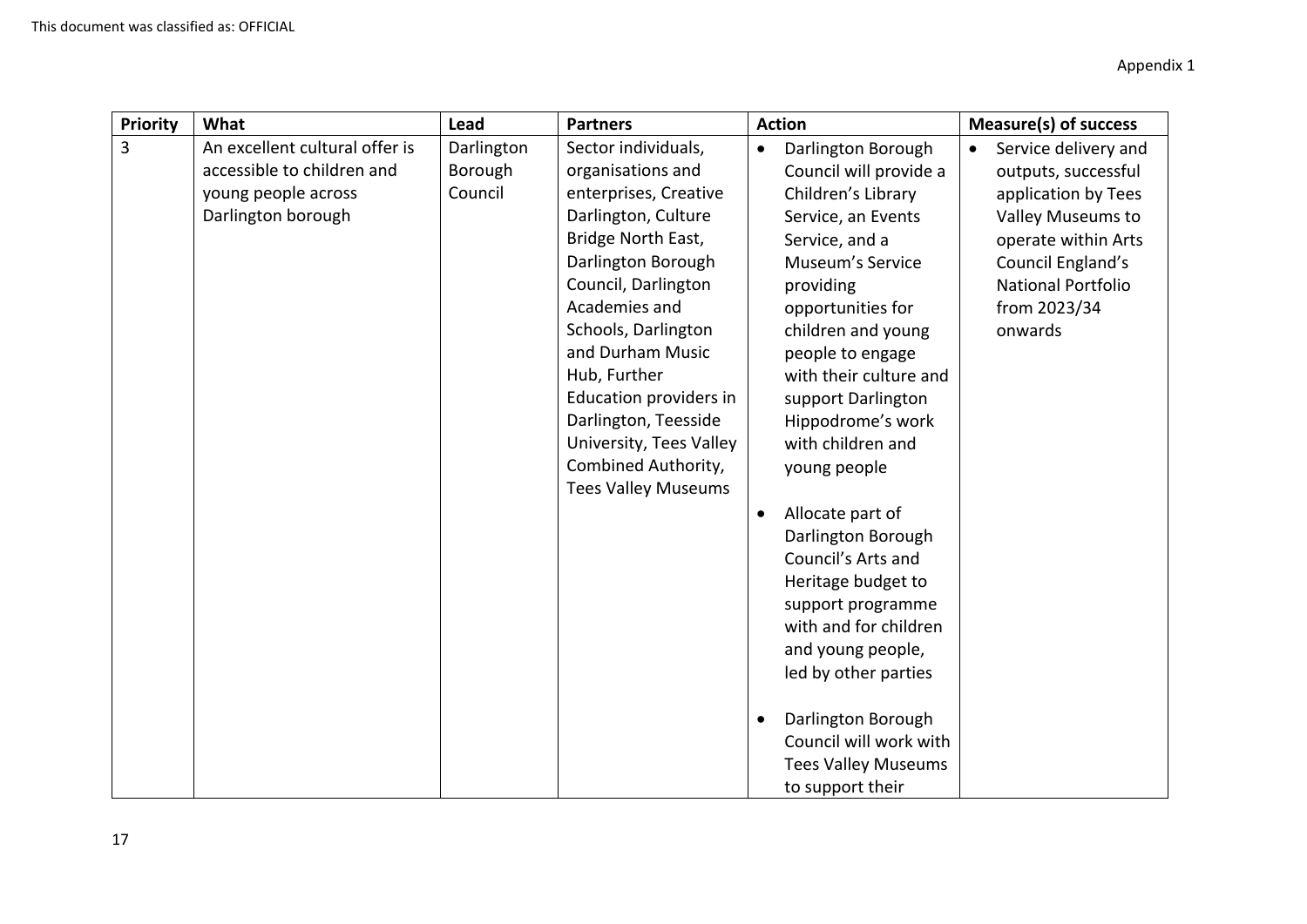| Priority | What                                                                                                                                                                 | Lead                  | <b>Partners</b>                                                              | <b>Action</b>                                                                                                                                                                                                               | <b>Measure(s) of success</b>                                                                                                                                             |
|----------|----------------------------------------------------------------------------------------------------------------------------------------------------------------------|-----------------------|------------------------------------------------------------------------------|-----------------------------------------------------------------------------------------------------------------------------------------------------------------------------------------------------------------------------|--------------------------------------------------------------------------------------------------------------------------------------------------------------------------|
|          |                                                                                                                                                                      |                       |                                                                              | application to remain<br>within Arts Council<br><b>England's National</b><br>Portfolio from<br>2023/24                                                                                                                      |                                                                                                                                                                          |
| 3 & 5    | Support Theatre Hullabaloo's<br>pioneering work, putting<br>young people at the heart of<br>the creative process, with<br>those aged $0 - 16$ years in<br>Darlington | Theatre<br>Hullabaloo | Theatre Hullabaloo,<br>Creative Darlington,<br>Darlington Borough<br>Council | $\bullet$<br>Through its Arts and<br>Heritage budget<br>Darlington Borough<br>Council will support<br>an agreed<br>programme of<br>activity in Darlington<br>led by Theatre<br>Hullabaloo in<br>2022/23                     | Theatre Hullabaloo<br>$\bullet$<br>deliver agreed<br>programme in<br>2022/23                                                                                             |
|          |                                                                                                                                                                      |                       |                                                                              | Darlington Borough<br>$\bullet$<br>Council will work with<br>Theatre Hullabaloo to<br>support their<br>application in<br>2022/23 to remain<br>within Arts Council<br><b>England's National</b><br>Portfolio from<br>2023/24 | Theatre Hullabaloo<br>apply successfully in<br>2022/23 to remain in<br><b>Arts Council</b><br><b>England's National</b><br>Portfolio of<br>Organisations from<br>2023/24 |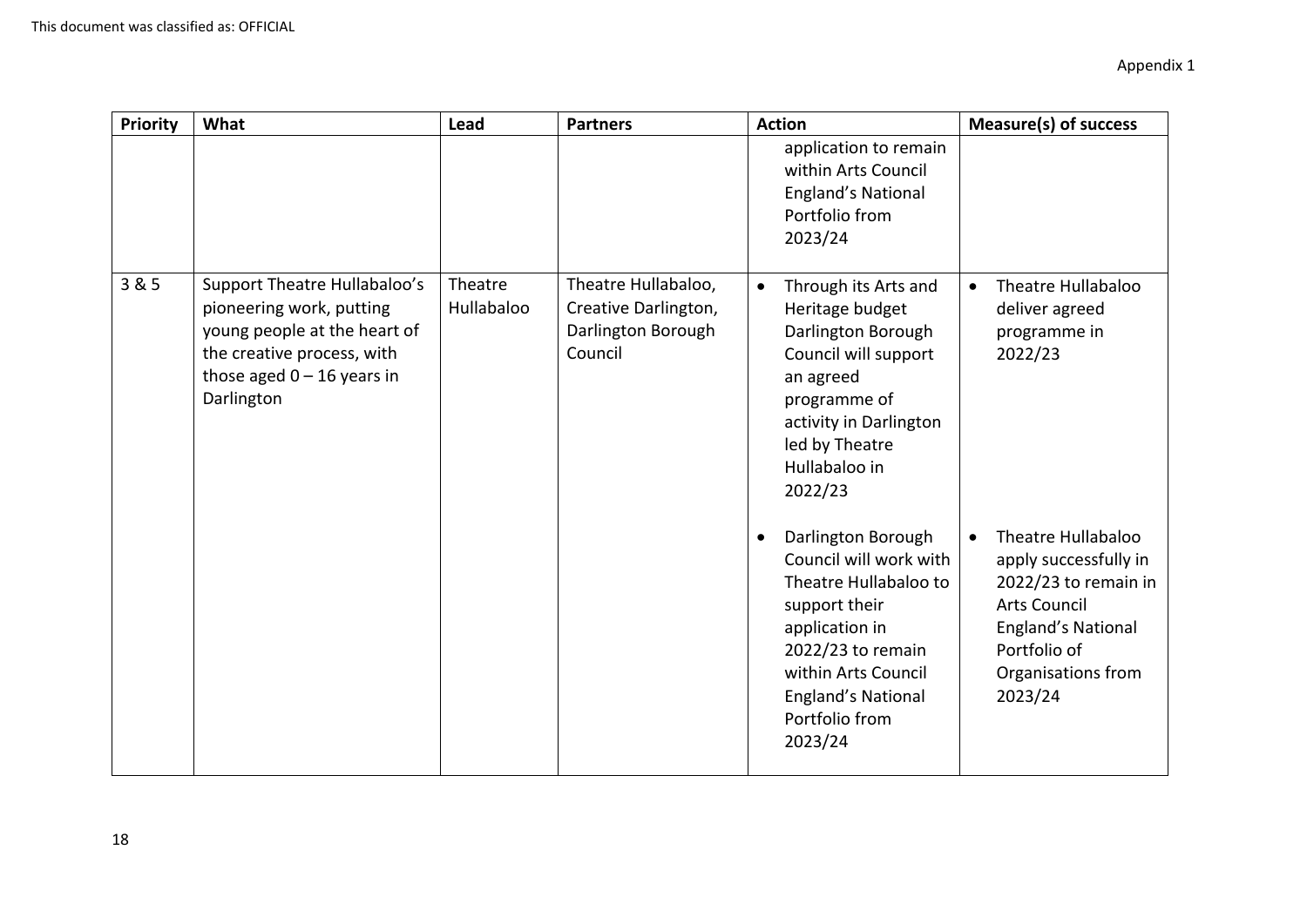| <b>Priority</b> | What                                                                                                                                                                                                                                    | <b>Lead</b>                      | <b>Partners</b>                                                                                                                                        | <b>Action</b>                                                                                                                                                                                                                  | Measure(s) of success                                                                                                                                                               |
|-----------------|-----------------------------------------------------------------------------------------------------------------------------------------------------------------------------------------------------------------------------------------|----------------------------------|--------------------------------------------------------------------------------------------------------------------------------------------------------|--------------------------------------------------------------------------------------------------------------------------------------------------------------------------------------------------------------------------------|-------------------------------------------------------------------------------------------------------------------------------------------------------------------------------------|
| 3               | Durham Music Service receive<br>funding to support their core<br>offer to schools through Arts<br>Council England as the Music<br>Hub for Darlington and<br>Durham, supporting<br>children's engagement in<br>choral and ensemble music | Durham<br>Music<br>Service       | <b>Darlington Academies</b><br>and Schools, Durham<br>Music Service,<br>Darlington Borough<br>Council,<br>Darlington<br>Hippodrome,<br>Orchestras Live | Darlington Borough<br>$\bullet$<br>Council will continue<br>to support children's<br>engagement in music<br>in Darlington through<br>partnership working<br>with Durham Music<br>Service                                       | Programme for<br>$\bullet$<br>Darlington pupils<br>involving Durham<br>Music Service,<br>Darlington<br>Hippodrome and<br>Orchestras Live<br>delivered<br>successfully in<br>2022/23 |
| 3               | Darlington Borough Council<br>will support children and<br>young people's cultural<br>engagement through<br>intervention programmes                                                                                                     | Darlington<br>Borough<br>Council | Darlington Borough<br>Council, particular<br><b>Darlington Academies</b><br>and Schools, Durham<br>University, cultural<br>sector                      | Darlington<br>$\bullet$<br>Hippodrome will<br>continue to deliver<br>the In2 programme,<br>and undertake<br>fundraising to extend<br>the programme,<br>subject to positive<br>evaluation<br>Darlington Borough<br>Council will | In2 programme<br>$\bullet$<br>outputs<br><b>Holiday Activities</b><br>$\bullet$<br>Fund backed cultural                                                                             |
|                 |                                                                                                                                                                                                                                         |                                  |                                                                                                                                                        | programme<br>additional cultural<br>opportunities for<br>children and young<br>people supported by                                                                                                                             | programme outputs                                                                                                                                                                   |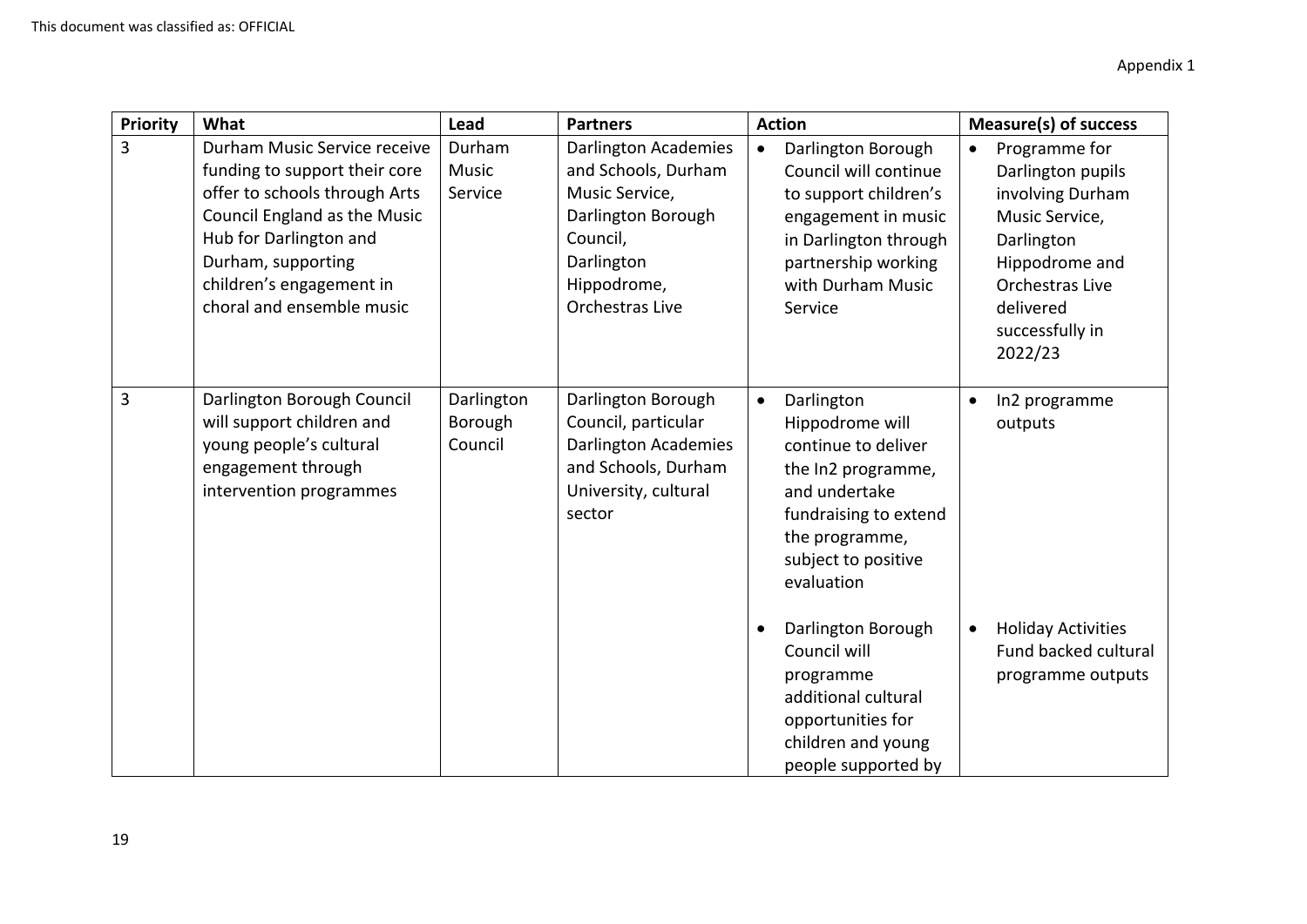| Priority | What                                                                                                                                                                                                        | Lead                             | <b>Partners</b>                                                                                                                                                   | <b>Action</b>                                                                                                                                                                                                                                                                                                  | <b>Measure(s) of success</b>                                                                         |
|----------|-------------------------------------------------------------------------------------------------------------------------------------------------------------------------------------------------------------|----------------------------------|-------------------------------------------------------------------------------------------------------------------------------------------------------------------|----------------------------------------------------------------------------------------------------------------------------------------------------------------------------------------------------------------------------------------------------------------------------------------------------------------|------------------------------------------------------------------------------------------------------|
|          |                                                                                                                                                                                                             |                                  |                                                                                                                                                                   | the Holiday Activities<br>Fund                                                                                                                                                                                                                                                                                 |                                                                                                      |
| 4        | Support economic growth<br>through the Enjoy Darlington<br>campaign, including<br>accessible, diverse and<br>vibrant cultural events,<br>festivals and programmes<br>which enhance Town Centre<br>animation | Darlington<br>Borough<br>Council | Darlington Borough<br>Council, Darlington<br><b>Borough Town Centre</b><br>Partnership,<br>Darlington<br>Partnership, Tees<br><b>Valley Combined</b><br>Authority | Promote and manage<br>$\bullet$<br>a year-round Town<br>Centre events<br>programme<br>Extend the scope of<br>$\bullet$<br>Darlington R 'n' B<br>festival and<br>Darlington Pride<br>Mark the Queen's<br>$\bullet$<br>Platinum Jubilee with<br>a celebratory<br>programme<br>attracting Town<br>Centre visitors | Town Centre footfall,<br>estimated<br>attendance at<br>cultural events,<br>media coverage<br>secured |
| 5        | Audience development, youth<br>theatre programmes and<br>sector development<br>programmes are led by,<br>promoted by, or held at<br>Darlington Hippodrome                                                   | Darlington<br>Hippodrome         | Darlington<br>Hippodrome, Cultural<br>Sector                                                                                                                      | <b>Youth Theatre</b><br>$\bullet$<br>programme<br>promoted<br><b>Youth Dance</b><br>$\bullet$<br>programme<br>promoted                                                                                                                                                                                         | Programme outputs<br>$\bullet$                                                                       |